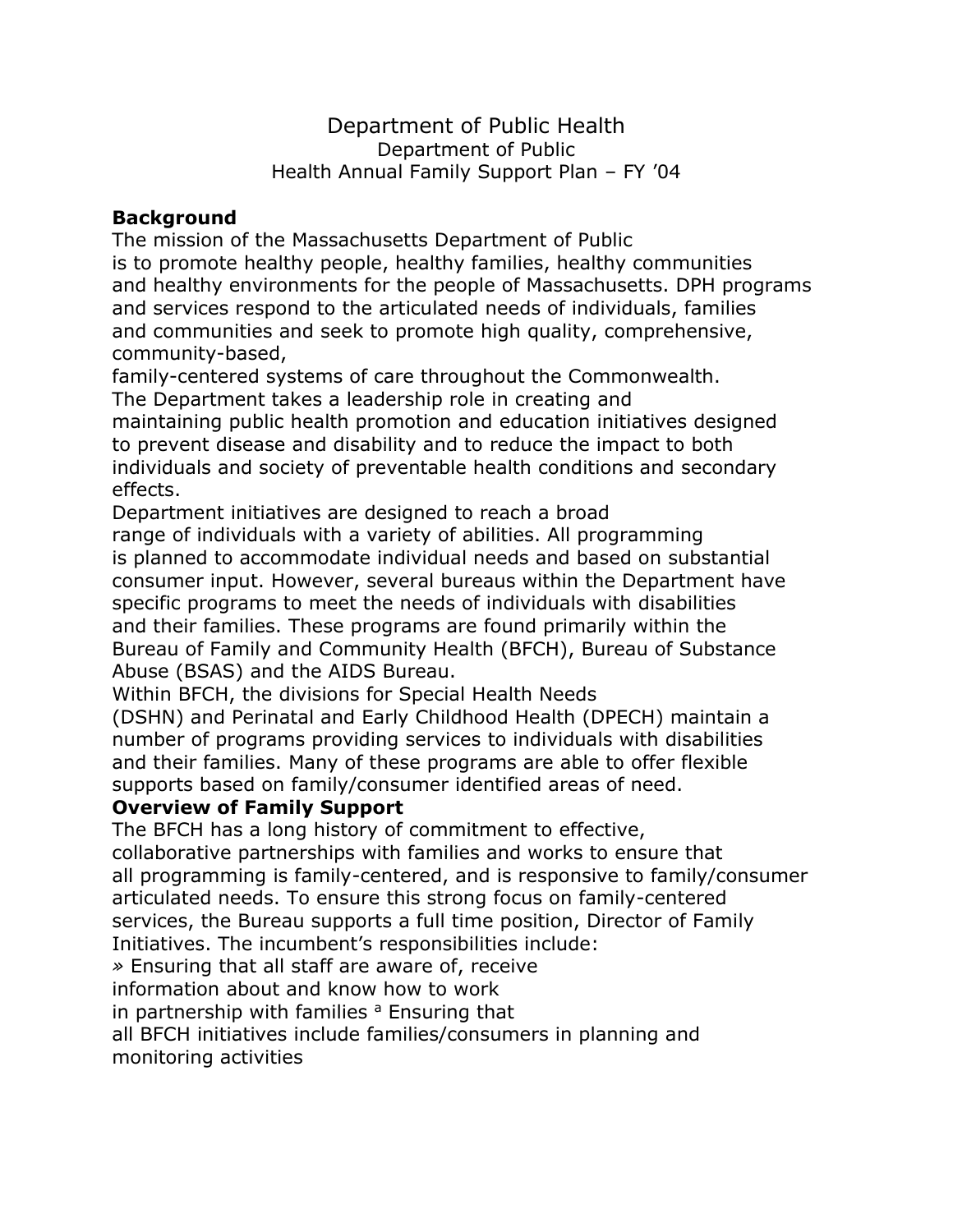" Developing new and ongoing opportunities for family involvement within the Bureau *"* Providing training, mentoring, financial and other supports to families partnering in planning, policy making and implementation  $B$  Representing the Bureau and its commitment to family-centered services in interagency initiatives *<sup>a</sup>* Representing

the Bureau and its commitment to family-centered services with other organizations on the state and national level ° Providing the "family voice", both personally and via inclusion of other family members and family organizations, in Bureau and Department activities

In addition to the broad range of public health programs and services available to families throughout the Commonwealth, the Department is able to make small amounts of flexible funding available to families to address medical and other health-related needs not covered by other sources. Special funds help eligible families purchase (among other things) hearing aids, medications, assistive technology, respite services, home and vehicle modification and travel expenses. Funds are disseminated through DPH vendors and in some cases, from DPH directly to families. In Fiscal Year 2003, approximately 1300 families accessed over \$1,500,000 through the Catastrophic Illness in Children Relief Fund (CICRF), Early Intervention Regional Consultation Program Respite Allocation, Care Coordination Flex funding and Special Medical Funds.

## *Process for obtaining "substantial" consultation from families regarding flexible support needs*

The DPH used a variety of approaches to gather input from family members on current family supports and on the development of this Annual Family Support Plan. Detailed information about family/consumer

responses is available in a separate report and will be used to guide all planning and implementation. Approaches included:

• Regional meetings with families who are staff and consultants to DSHN and DPECH programs;

" Telephone surveys to families who have called Family

TIES, a statewide information

and referral network for families whose children have special health care needs;

" Focus groups at scheduled statewide meetings and conferences;

• Individual conversations with families utilizing DPH programs and services;

•' Survey questions discussed between care coordinators and their client families, and " Information gathered by the DPH Public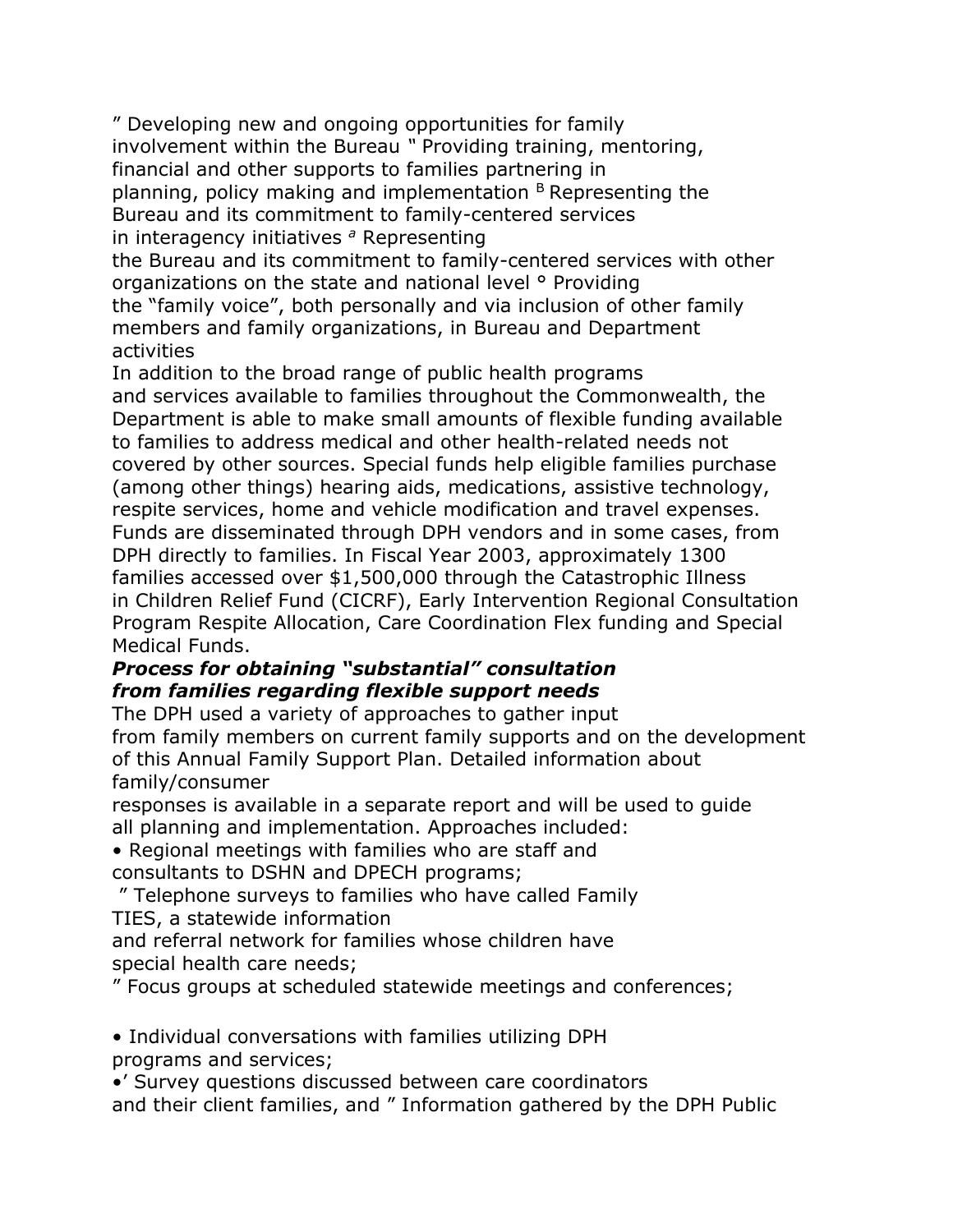Benefits Specialist during hertalks and trainings with individuals and families statewide.

### *Focus Areas*

### **I. Family Empowerment**

#### *Current Activities:*

Programs within the Department of Public Health seek input from practitioners, academics, consumers/families and other stakeholders via Advisory Boards. Boards generally meet at least quarterly and transmit information regarding community and individual needs directly to the Department. In addition, the following illustrate other ways we promote family participation in policy development and program planning within the BFCH.

«• The Bureau applies for and receives funding from the Federal Bureau of Maternal and Child Health (MCHB) that supports many programs for women and children. Federal regulations stipulate that 30% of the funding from this Block grant are spent meeting the needs of children with special health care needs (CSHCN) and their families. To ensure responsive, family-centered, community-based services, families of CSHCN are invited to learn about the block grant, participate in needs assessment activities, offer information and suggestion? based upon their individual family needs and critique the grant prior to submission to MCHB. *»* With federal Individuals with Disabilities Education Act (IDEA), Part C (services to children 0-3) funding, the Bureau supports the Early Intervention Parent Leadership Project. This parent-designed and driven project reaches out to families whose children receive Early Intervention services and offers them opportunities for leadership and lifelong advocacy skills development. Parents are encouraged and supported to partner with their own El programs at regional early childhood events, on the state level as advisors to the DPH, as members of the federally mandated Interagency Coordinating Council (ICC) and nationally to share information about Massachusetts and to learn and bring home information from other states about opportunities for families to impact and help define services systems.

*New Initiatives:*

*'* Monthly meetings to discuss MCH Block grant planning

B A Family Advisory Council for the Catastrophic

Illness in Children Relief Commission

" Regional family meetings to discuss uses of Early

Intervention Regional Consultation

Program respite funds " Development of Family Advisory

Councils at Medical Home community-based practice sites " Personal calls from Family TIES coordinators to randomly selected families who have used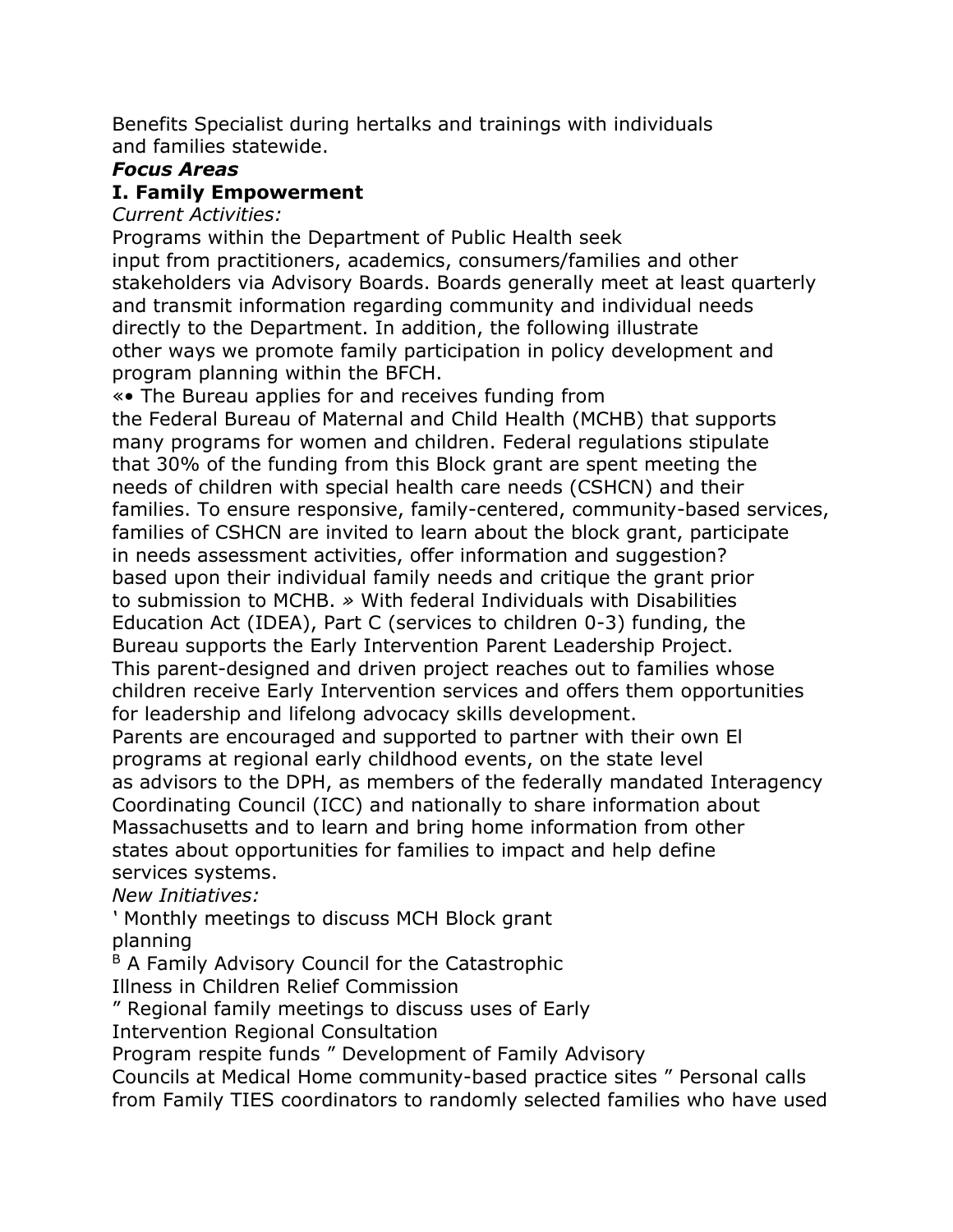the project to ask for information about unmet/under-met health needs and strategies to address these needs. " Regular mailings of Family Support Survey to randomly selected clients of care coordination and Family TIES

# **II. Family Leadership**

*Current Activities:*

The Bureau supports, directly or through contracts or

stipends a number of initiatives that help families to acquire leadership and advocacy skills. These include:

• Early Intervention Parent Leadership Project (EIPLP),

a parent-designed, parent-run project that offers information, training and supports

to families whose children receive Early Intervention services that helps them

to participate in partnership within the Early Intervention system. *»* Family TIES,

a statewide information and referral network offers, parent-t&parent support and training to families of CSHCN and their

health care providers. Families learn how to navigate the public and private service

system and play advisory roles with health care and related organizations. a Mass Family Voices, a grass roots network of families of CSHCN that provides a variety of training and supports to help families learn advocacy, partnering and leadership skills.

• The Family Participation Working Group of the Consortium for Children with Special Health Care Needs, co-chaired by the DPH Director of Family Initiatives, assesses the status of current family-centered activities of member organizations and offers leadership training, financial support, and mentoring to family members wishing to join this policy organization.

### *New Initiatives:*

The Department will convene and facilitate a Leadership Institute for representatives of a variety of family advocacy and support organizations statewide. This Institute will bring together experienced family leaders to identify challenges and solutions and to provide opportunities for support, training, networking and collaboration. Within the Department, a series of information and training opportunities for new parent staff and emerging leaders will be provided. Topics such as understanding the legislative process, balancing work, family and advocacy, conflict resolution, effective communication skills, opportunities for involvement, etc. will be offered. Additionally, the Department will increase funding for families to attend conferences, meetings and presentations that will develop and enhance their leadership skills.

# **III. Family Support Resources and Funding**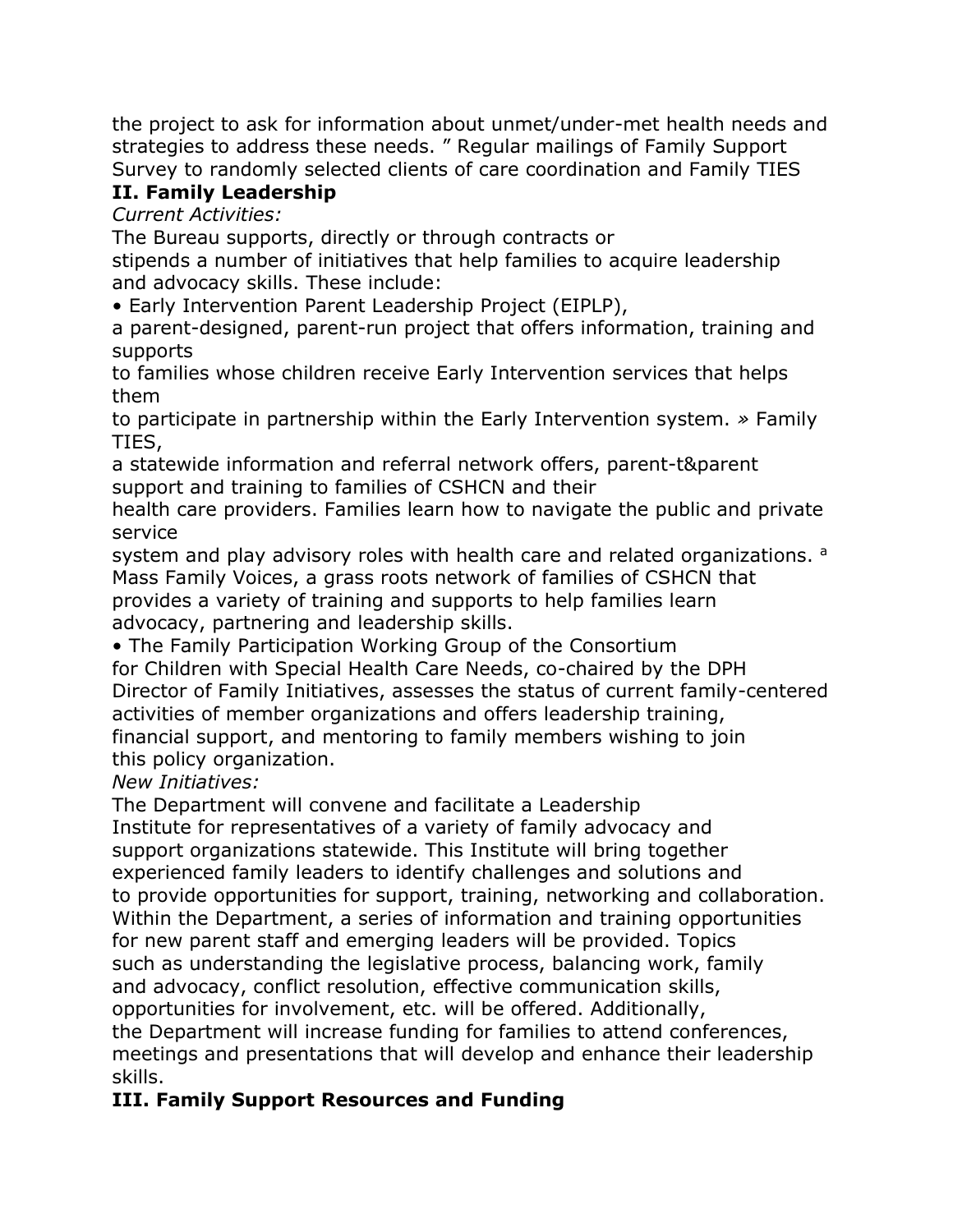*Current Activities:*

Within the BFCH, families are offered training in the development of leadership and advocacy skills, DSHN and DPECH fund training workshops for families on the legislative process, policy making and presentation, facilitation and communication skills that enable family members to feel prepared and comfortable participating in policy activities. Families are offered opportunities to attend local, regional, state and national conferences with their professional partners. Their expenses are covered by the DPH, with support and mentoring before, during and after all meetings.

• Family and Community Support – Staff work with families of CSHCN to help them access community-based services, collaborate with educational, social service and medical providers in order to minimize fragmentation in service delivery and to advocate for the development of comprehensive, coordinated, community based systems of care for children and adolescents with complicated health needs. Available services include:

• Reimbursement for a broad range of expenses for goods and services related to raising a child with SHN, including insurance co-pays, respite care, supplies, equipment or assistive technology, camperships, advocacy

costs and household expenses. " Care coordination operated out of DPH regional offices and out-stationed in medical home practices that administers flexible funds

available to families once a year. *"* Special Medical Fund that helps families pay for expenses related to their child's special health care needs including PKU, epilepsy,

and hearing aids.

° CICRF – a fund established by the Massachusetts

legislature to help families bear financial burdens associated with the care of children with special health care needs and disabilities.

The Fund is overseen by an independent, multidisciplinary Commission and offers (based upon eligibility determination and Commission policies) the following:

<sup>a</sup> Financial assistance to families whose children are under age19 with medical

and related expenses totaling more than 10% of gross

family income.  $B$  Examples of assistance include travel,

lodging and per diem for medical care,

home and vehicle modifications, medication and insurance co-pays, household expenses.

B Early Intervention Regional Consultation

Programs – regional multidisciplinary teams that provide expert consultation to Early Intervention and child care providers in order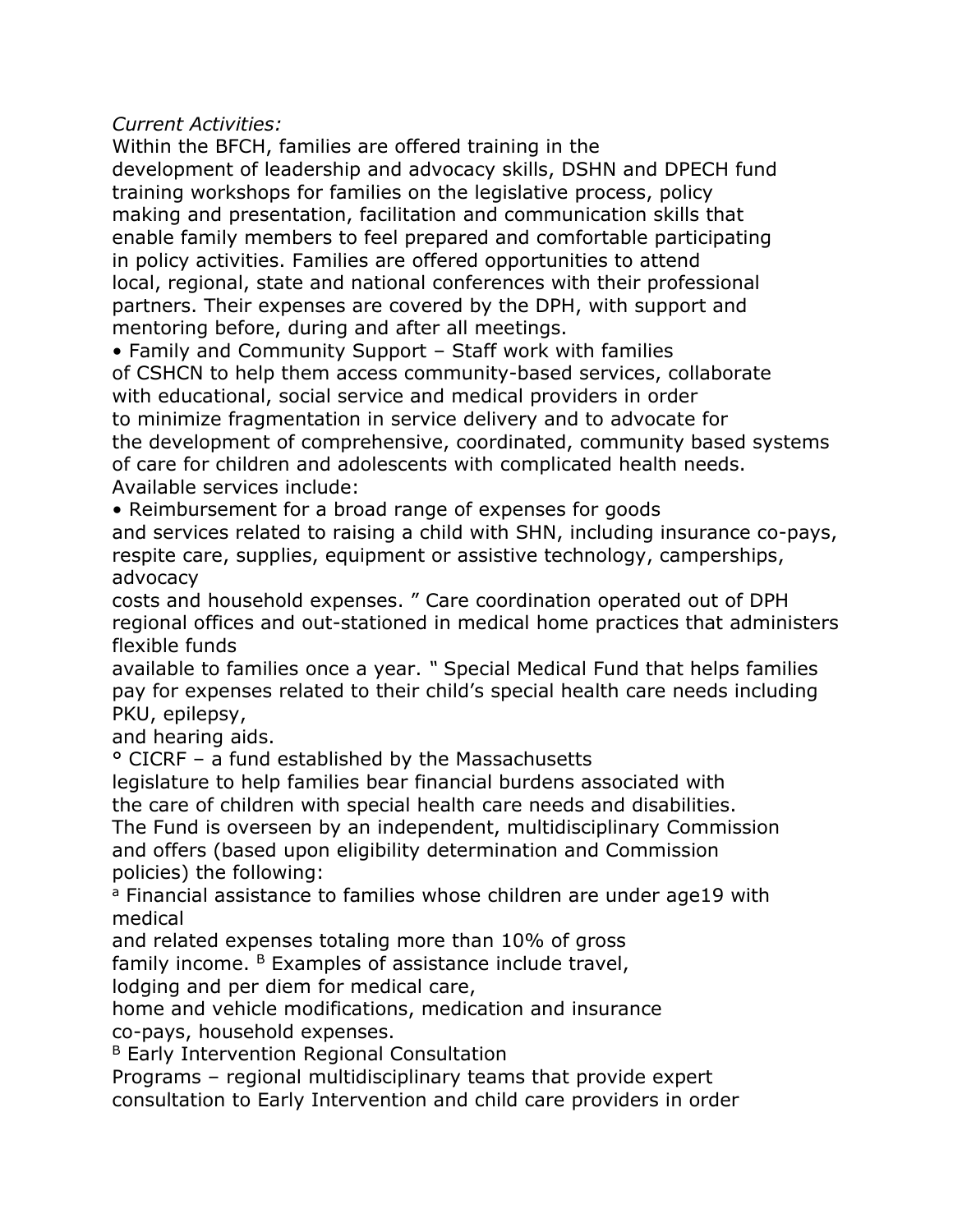to ensure availability of high quality, community-based services for CSHCN and their families. Program includes:

B Collaboration with Office of Child Care Services (OCCS) for day care vouchers for children served by RCPs

<sup>0</sup> Respite dollars up to \$600 per eligible family annually. *<sup>a</sup>* Family activities such as museum

outings, community swim and music programs,

infant massage, etc.  $8$  Training opportunities

such as CPR and managing sibling issues and medically complex children " MassCARE – Massachusetts Community AIDS Resource

Enhancement. Program is designed to ensure access to comprehensive, family-centered, culturally and linguistically competent services for individuals living with, or caring for others, with HIV. Family Support initiatives include:

" Family Advisory Network

• Fathers' groups

• Peer support and advocacy " Education and training

• Family Initiatives – Ensures multiple and varied opportunities for families to participate in the development, implementation and monitoring of program policies, procedures and practices including: " Stipends for child care and transportation that

facilitate parent involvement in educational, leadership and social opportunities

• Parent-to-parent support » Mentoring to enhance parent and family participation in policy and planning activities of the divisions " Multiple pathways to actively participate including meetings, conference calls, email, regional coffees, etc.

" MASSTART – Massachusetts Technology Assistance Resource Team which provides assistance to families and schools re: the health and safety needs of children and adolescents with special health needs, especially those assisted by medical technology. *New Initiatives:*

Families responding to surveys, face-to-face meetings and telephone interviews designed to obtain "substantial" consultation regarding their support needs have identified specific concerns to be: access to medications, supplies, technology; and general assistance for themselves and or their children in emergency situations or natural disasters. The Department will be addressing these concerns by allocating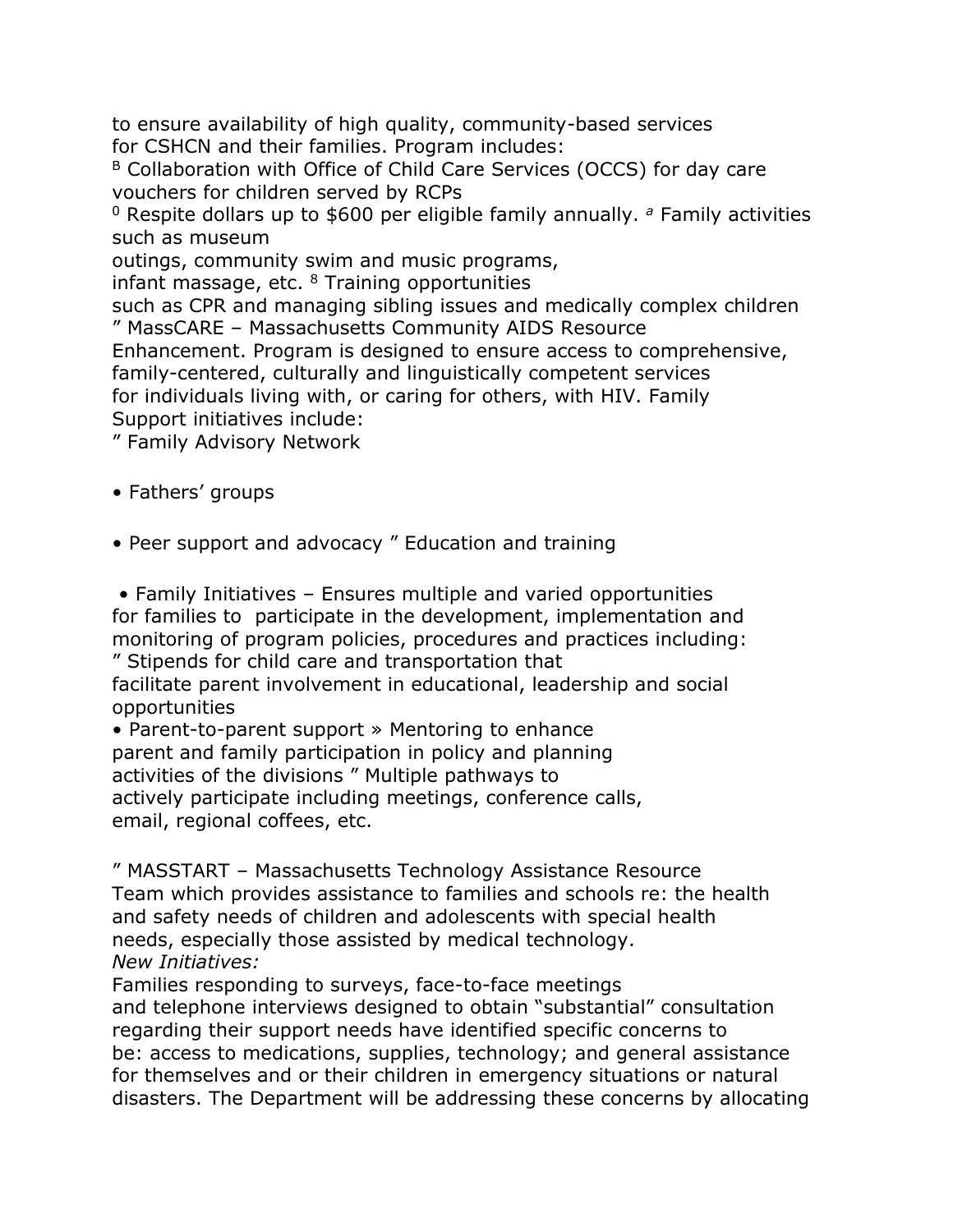resources from our joint HRSA/CDC grant for emergency and bio-terrorism planning which calls for the hiring of a Special Populations Coordinator who will collaboratively plan for the needs of individuals with special health care needs in case of emergency. The Public Health Nursing Advisor hired for this position will work regionally in collaboration with DPH-designated community-based, Medical Home primary care practices.

The incumbent will bring together teams comprised of individuals with disabilities, their families, physicians, pharmacists, emergency personnel, including fire, police and hospitals, insurers and other community members to identity-resources and develop communication strategies. These groups will address individual concerns, such as the ability to fill prescriptions for longer than one month, loss of electricity, etc., and assist with the development of individualized plans for families of CSHCN to be activated in case of emergency conditions with community assistance as needed.

A second new initiative is the formation of a working group of DPH staff, external experts and families to gather information on current research and thinking about mitochondrial diseases. The group will develop recommendations and assistance for families as they advocate for consistent supports from public and private insurers. A final area of flexible support will be mechanisms to solicit family input into the policies and procedures developed

for the disbursement of funds through the Catastrophic Illness in Children Relief Fund.

### **IV. Accessing Services and Supports**

### *Current Activities:*

The Department supports a variety of efforts to educate families/consumers about availability of and access to services. Some of these include public service announcements, Child Find, program specific newsletters such as EIPLP's *Parent Perspective* and the MassCare newsletter. CICRF and Care Coordination outreach to hospitals, schools and community settings where individuals with disabilities and their families receive services. Our Public Benefits Specialist provides training across the state and offers technical assistance through a toll free number. Family TIES and E1PLP both maintain toll free numbers. These projects also host web-sites and list servs. The Early Intervention Training Center (EITC) includes families in all its offerings to the El field.

### *New Initiatives:*

In the coming year, the Department will support regionally-based training for families whose children are transitioning out of Early Intervention to provide information about community-based resources and supports. We will convene regional family forums to communicate,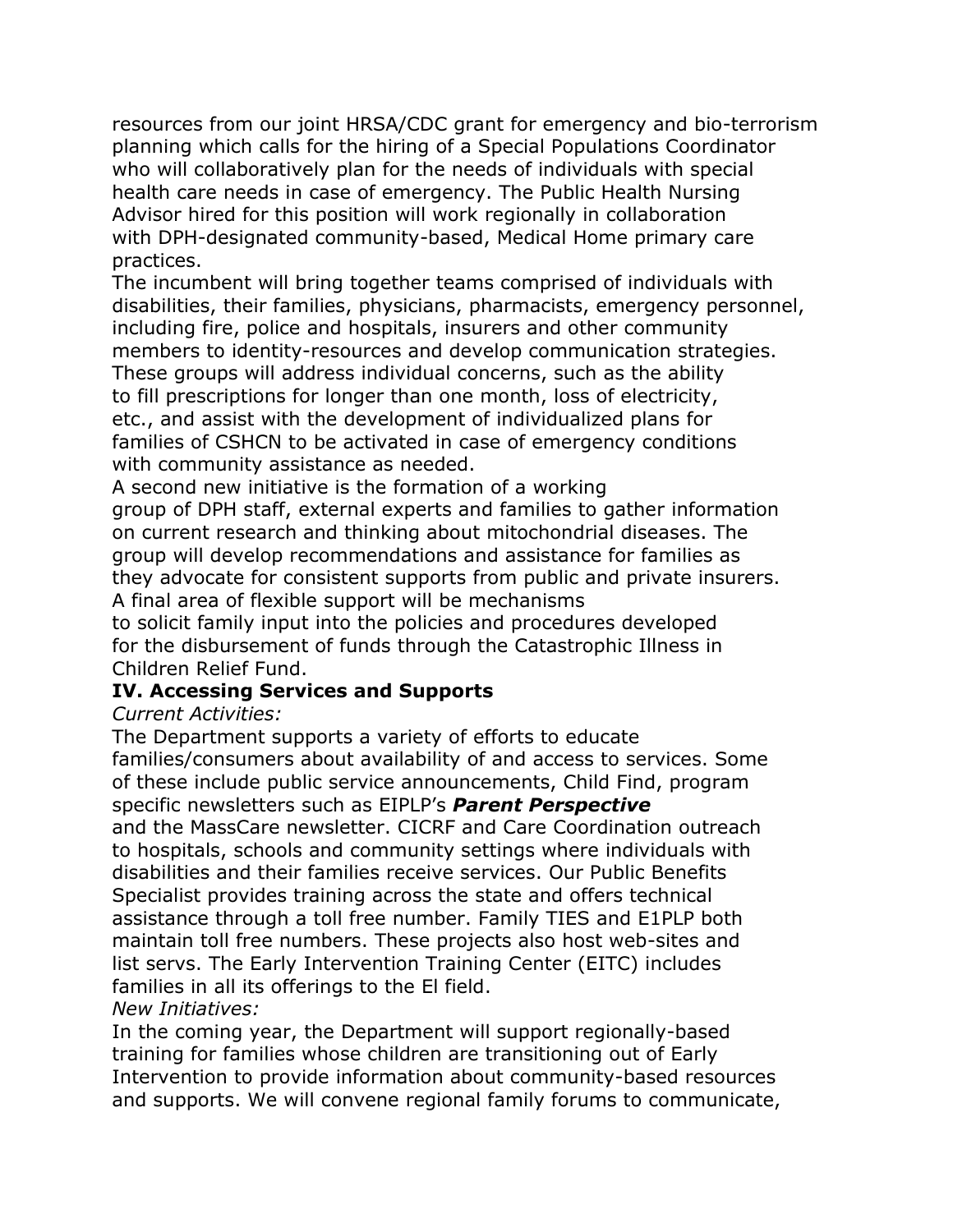action steps and activities of our family support plan and to solicit ongoing input into the formulation of future plans. Training is being designed and will be disseminated around medical transition from the pediatric to the adult health care system. The Public Benefits Specialist will collaborate with Early Intervention programs and with medical home practice sites to share information and communicate directly with families.

## **V. Culturally Competent Outreach & Support**

Current Initiatives:

Materials about our programs for individuals with special health needs and their families are available in a variety of languages including but not limited to; Spanish, Portuguese, Haitian Creole, Russian, Cambodian and Vietnamese. All programs have staff with multiple language capability and or access to interpreters. The Department hires and or contracts with individuals who are native speakers, familiar with the culture and customs of families who utilize our programs. Outreach initiatives take place collaboratively with community-based organizations where ethnically, linguistically and culturally diverse individuals and families receive services and are comfortable. These include community health centers, WIC offices and family organizations. New Initiatives:

<sup>B</sup> The Department will implement a toll

free line for Spanish-speaking families through the Family TIES project. Family TIES parent coordinators will conduct targeted regional outreach to key representatives of community groups and organizations where ethnically, culturally and linguistically diverse individuals and families gather and receive services to facilitate the flow of information regarding the availability of flexible family supports.

a The Individualized Family Support Plan

(IFSP) Guidance Document will be translated and available in Spanish.  $B$  TTYs will be installed in all regional

DPH offices with a dedicated line answered by the Special Populations Coordinator, who will also conduct outreach to the Deaf and Hard of Hearing community with assistance from culturally competent community-based individuals.

#### **VI. Interagency Collaboration**

Current Activities:

• The Department of Public Health has an ongoing collaborative relationship with the Office of Child Care Services (OCCS) designed